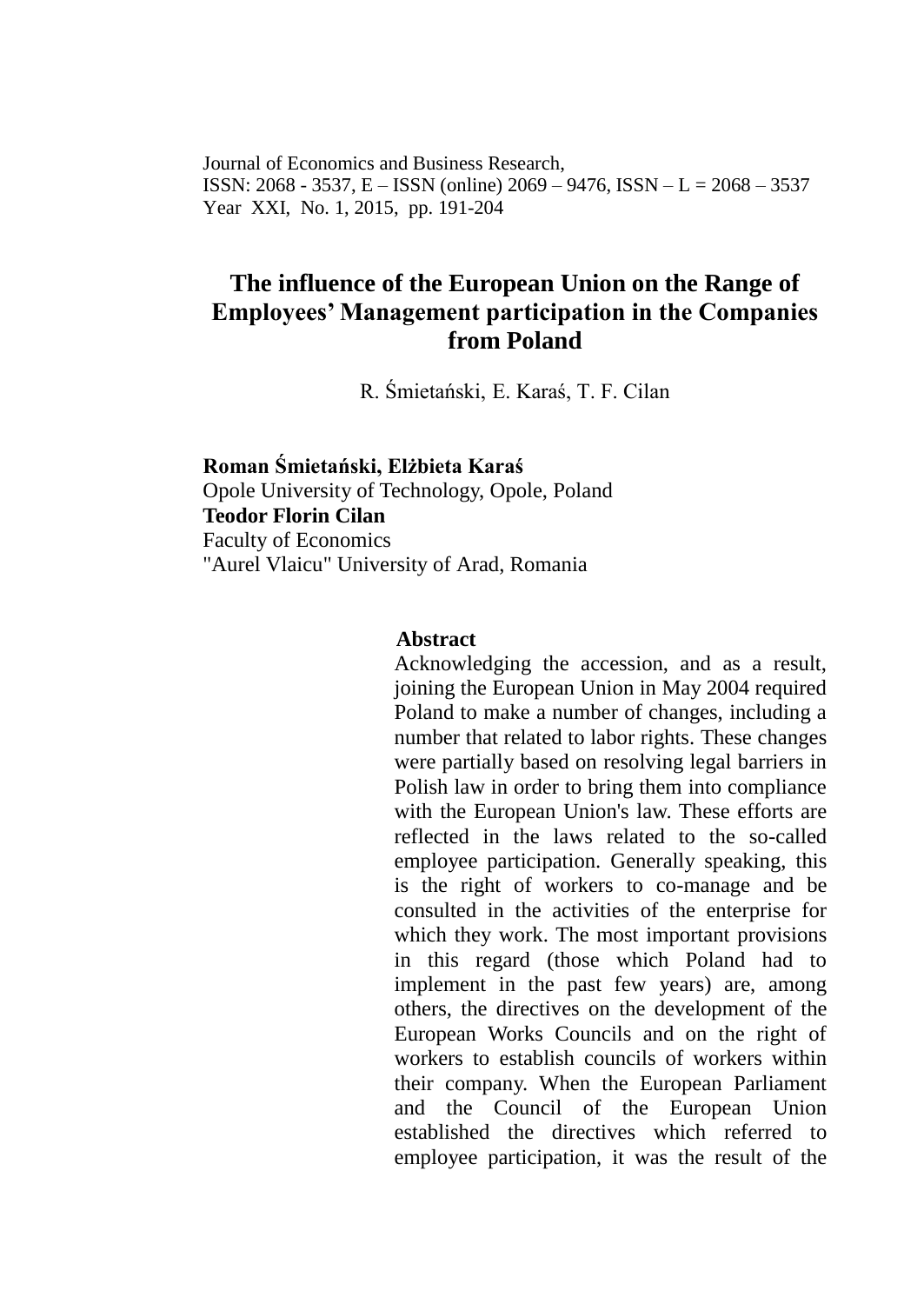promotion of social dialogue between representatives of management and representatives of workers (which is a particular goal of the EU community and its member states). Unfortunately, in Poland these rights are not honored for the majority of employees.

**Keywords:** participation of employees, codecision making, work council, European Works Council, workers' rights.

#### **Introduction**

Undoubtedly, an important element in everyone's life is the opportunity to participate in social and economic activities. This also applies to one's professional life. Therefore, every employee should have the right to cooperatively decide to participate in matters related to the company or associated with employees' job (in the company in which he is employed), either for himself or through those representing him. Given these rights, we can talk about the so-called employee participation. The term 'participation' derives from the Latin word 'participio' and means taking part in something, becoming involved in something. To describe this term in the simplest way "Participation of employees" means sharing, having influence and being co-decision makers in all activities which involve the company which they were hired into. Co-decision making must be based on the presumption that employees will be informed about the company's activities, they have the right to consult and negotiate and this right will be recognized and honored within the company.

When considering the last hundred and fifty years of the world's economic development and the acceleration of industrial development, the need for fighting and respecting those employees rights associated with appropriate working conditions, working hours, remuneration system, occupational health and safety, as well as the right to employee participation, must particularly be noted.

The changes may be observed in the European Union itself, which since the early years of its existence has put great emphasis on improving the working conditions and welfare of employees by designating certain minimum standards included in EU's regulations,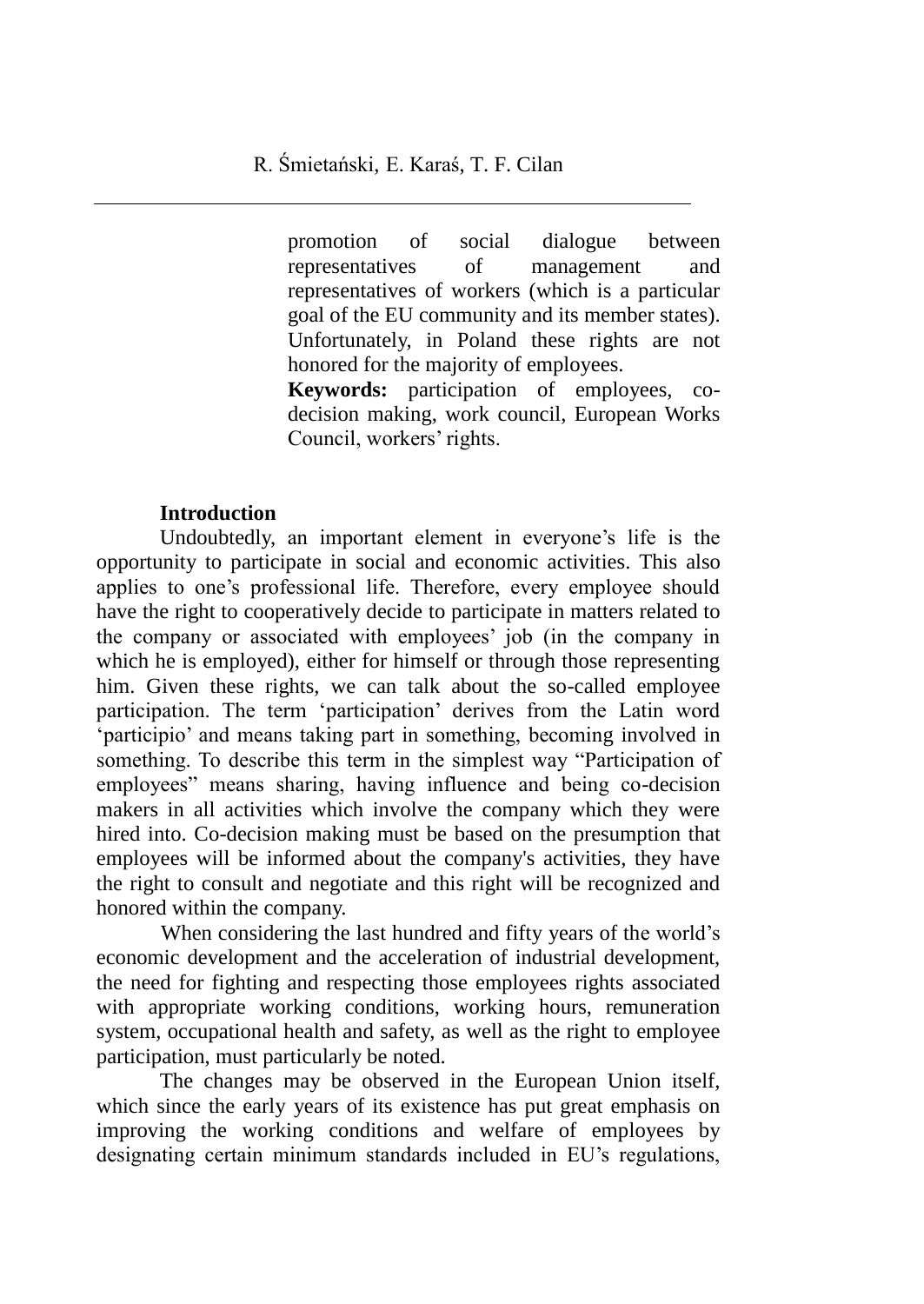especially through its directives. Directives are the legal acts obliging member states to adopting specific conditions into their national law. Since Poland has been a member country of the European Union for several years, it is obliged to adapt domestic laws conforming to the directives of the European Union. Although the objective of the European Union in terms of legal policy is to reach all the citizens of all the member states, when referring to the regulations which are related to the right of workers' participation, the position of Polish workers is among the worst. Even though Poland is implementing the directives into Polish law, the majority of workers enjoy not the rights associated with the employee participation.

## **Material and Methods**

The article aim to present the most important legislation in force proposed by the European Union authorities relating to employee participation and the corresponding Polish legal regulations. Presentation of selected labor rights will indicate how many legal options exist (unfortunately many are not available for most workers in Poland) in terms of employee participation. The presented data will indicate which of the several million workers employed in enterprises in Poland can benefit from rights relating to employee participation.

## **The basic legislation of the European Union in the field of employee participation implemented into Polish law**

The European Union insists that all citizens of their member states are entitled to benefit from all of the same as employees. The legislation of the EU aims to unify or at least to establish a defined legal minimum level of involvement in the legislation of member states, including matters relating to employees' participation through the guarantees written into their domestic laws. In terms of the rights of the employees the legislation "aims to encourage companies and employees to anticipate and adapt to the changes they must deal with. Through the appropriate involvement of employees, it contributes to improving the dialogue between management and workers within transnational companies and to construct a climate which fosters the search for tools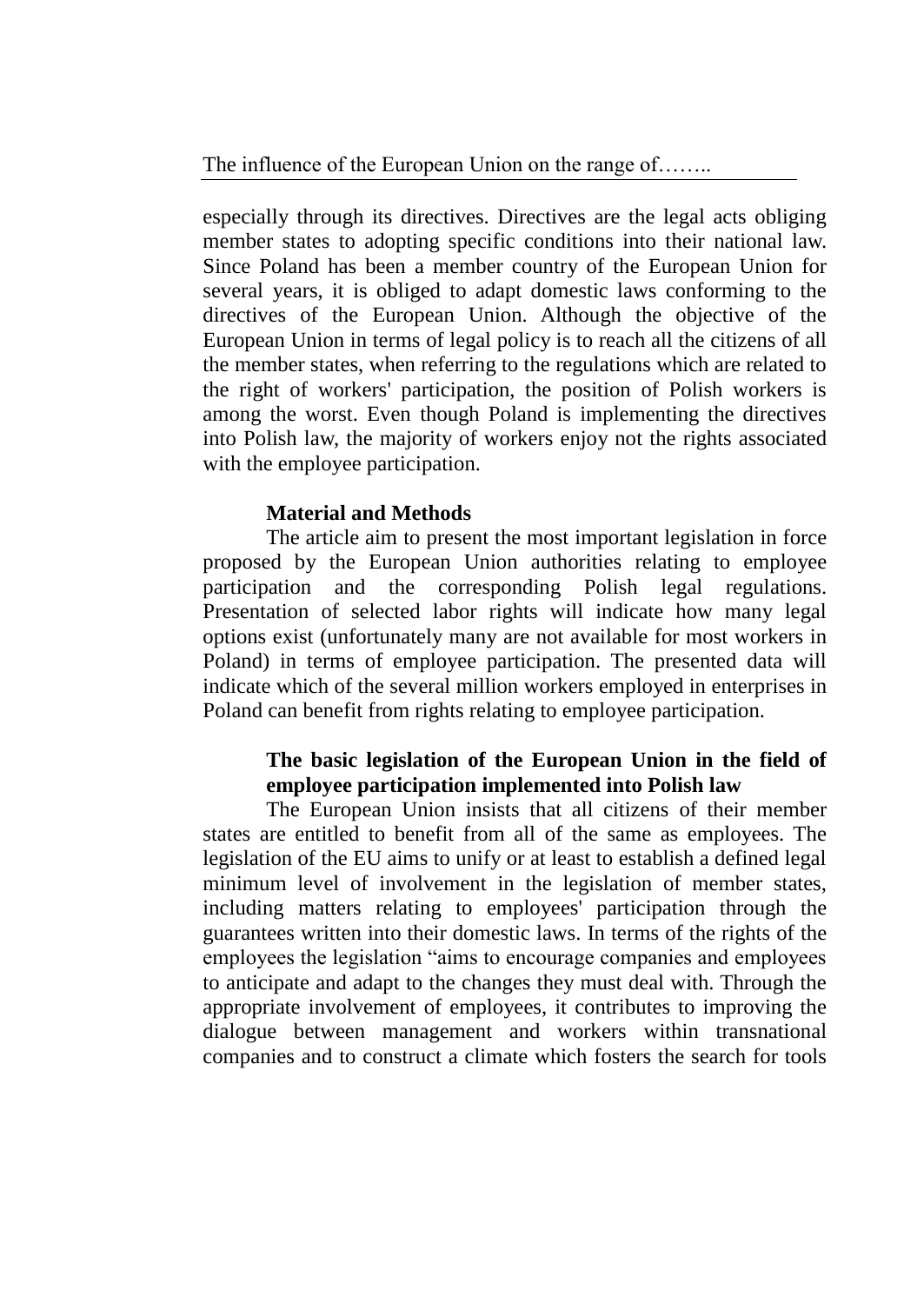which combine flexibility and security."<sup>1</sup> There are many directives and ordinances related to the decision-making participation of employees within companies. The most important directives and ordinances of those which have been incorporated into Polish law are the following:

- 1. Directive 2009/38/EC of the European Parliament and of the Council of 6 May 2009 on the establishment of a European Works Council or a procedure in Community-scale undertakings and Community-scale groups of undertakings for the purposes of informing and consulting employees (Recast), (Text with EEA relevance), This directive is included in the Polish legislation in the Act of 5 April 2002 on European Works Councils<sup>2</sup>.
- 2. Council Directive 2001/86/EC of 8 October 2001 supplementing the Statute for a European company with regard to the involvement of employees Council Regulation (EC) No. 2157/2001 of 8 October 2001 on the Statute for a European company (SE). This directive is included in the Polish legislation in the Act of March 2005, a European Economic Interest Grouping and European Company<sup>3</sup>.
- 3. Directive 2002/14/EC of the European Parliament and of the Council of 11 March 2002 establishing a general framework for informing and consulting employees in the European Community. This directive is included in the Polish legislation In the Act of 7 April 2006 on informing employees and conducting consultations with them $4$ .
- 4. Directive 2003/72/EC of 22 July 2003 supplementing the Statute for a European Cooperative Society with regard to the

1

<sup>1</sup> The proposal for the European Parliament and the European Council of the directive on establishing the European Works Council or a procedure in community-scale companies and community-scale groups of companies for the purposes of informing and consulting employees (Brussels, 7.2.2008; com/2008/0419 final-cod 2008/0141), p. 3; Source: http://eur-lex.europa.eu/resource.html?uri=cellar:7b4b93eb-7e7d-441d-9942-246e87023c87.0003.03/DOC\_1&format=PDF

<sup>2</sup> The Act of 5 April 2002 on the European Works Councils (Journal of Laws 2002. No. 62, item. 556, as amended).

<sup>3</sup> The Act of March 2005 on the European Economic Interest Grouping and European Company (Journal of Laws 2005 No. 62, item. 551).

<sup>4</sup> The Act of 7 April 2006 on Employee Information and Consultation (Journal of Laws of 2006. No. 79, item. 550, as amended).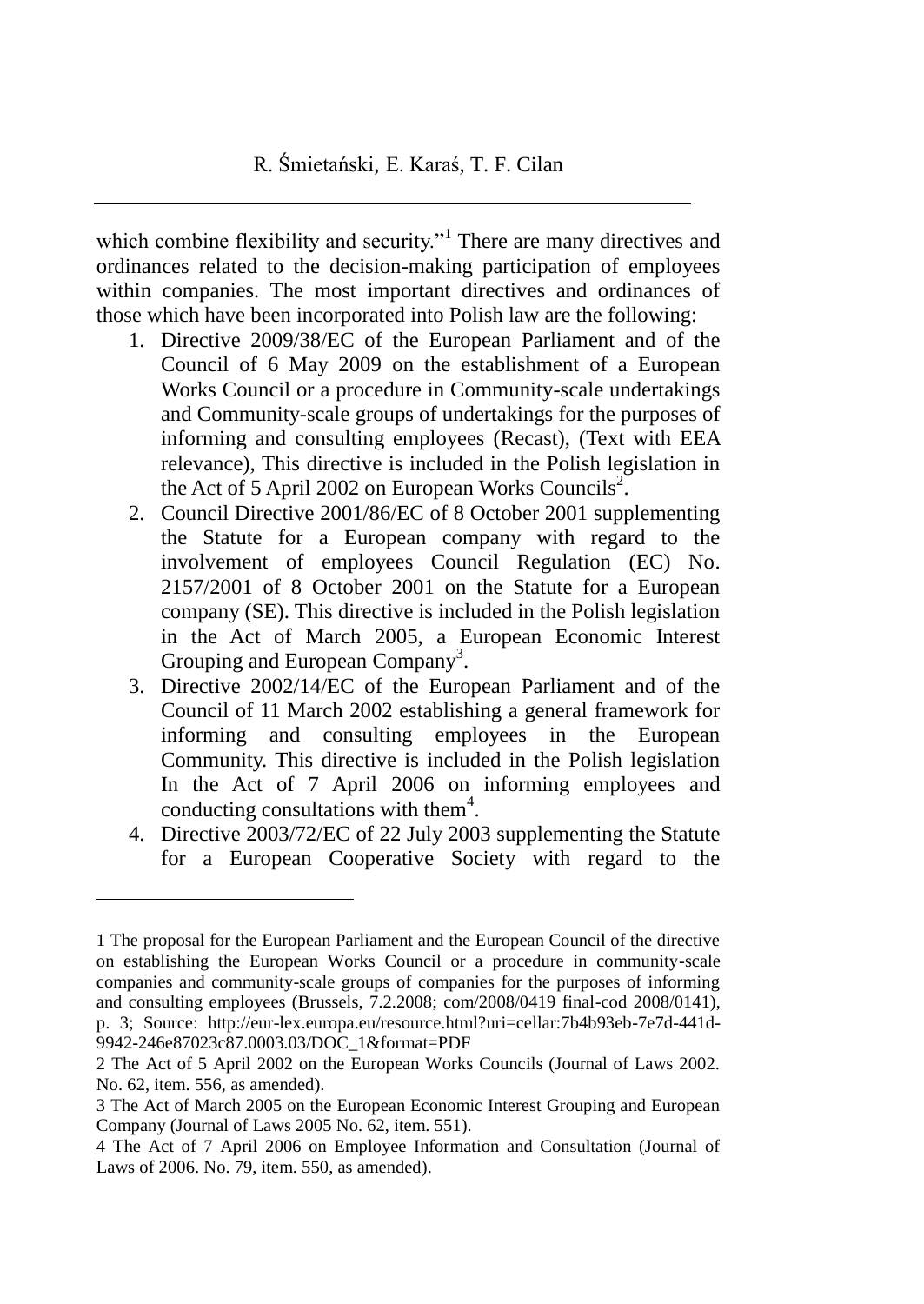The influence of the European Union on the range of........

involvement of employees<sup>1</sup>, This directive is included in the Polish legislation in the Act of 22 July 2006 on the European Cooperative Society<sup>2</sup>.

5. Proposal for a Council Regulation on the Statute for a European Private Company, Brussels, 25.6.2008<sup>3</sup>.

#### **Results and Discussion**

 $\overline{a}$ 

According to the Article No. 1 above, the main goal of establishing the EWC directive was to fully inform employees hired into the companies or groups of companies which operate in two or more member countries and to agree to consult with them on company matters. In order to do so, it was necessary to establish the European Works Council or some other super national institution to make sure that workers would be informed and consulted regarding company matters. That is why the system of informing and consulting EWC should allow for the sharing of opinions in a timely manner without questioning its ability for adaptation. According to the Article No 2.1 of directive EWCs are established in companies and groups of companies which operate inside of the EU. Operating in the EU means hiring at least 1000 people within the EU territory including hiring of at least 150 workers from two or more member states. The goal is to inform and consult the workers. In turn, Article 9 describes the role of the European Works Councils and specifies the procedures required for informing and consulting employees. However, more details which are helpful in achieving the objectives of the directive related to the establishment of a European Works Council, Council's composition and powers, are included in Annex 1 of the directive. The Annex sets out, among other issues, that the information provided to the European Works Council

<sup>1</sup> This Directive governs the involvement of employees in the affairs of European Cooperative Societies, as referred to in Regulation (EC) No. 1435/2003 of 22 July 2003 on the Statute for a European Cooperative Society (SCE).

<sup>2</sup> The Act of 22 July 2006 on the European Cooperative Society (Journal of Laws of 2006. No. 149, item. 1077, as amended).

<sup>3</sup> Proposal for a Council Regulation on the Statute for a European Private Company, Brussels, 25.6.2008; 2008/0130 (CNS) KOM(2008) 396 and: European Parliament legislative resolution of 10 March 2009 on the proposal for a Council regulation on the Statute for a European Private Company  $(COM(2008)0396 - C6-0283/2008 -$ 2008/0130(CNS)).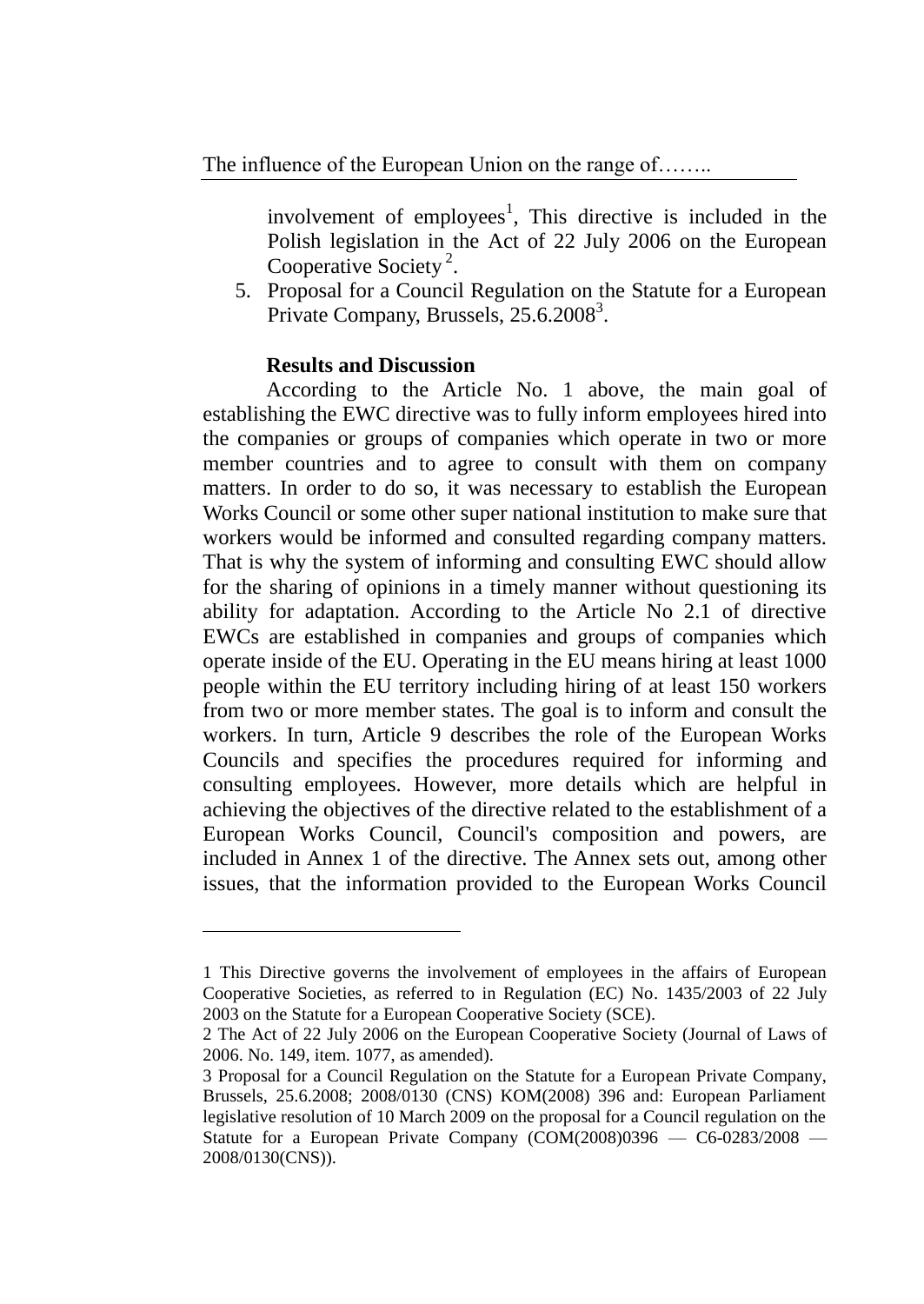shall relate in particular to the structure, economic and financial situation, the probable development, production and sale of the company or group of companies within the EU.

In Poland, the legal act which includes the directive's regulations is the Act on European Works Councils<sup>1</sup>. The Act on European Works Councils reflects the majority of the requirements of the directive. According to Article 29 of the Act on European Works Council, the Council has the right for information and consultation provided by the Central Board, particularly regarding the issues of:

- the structure of the company and group of companies which exist within the EU;
- financial and economic condition and the possible development of activities, including production, sales and investments;
- levels of employment and the possible increase/decrease in employment;
- implementing important organizational changes;
- introducing new working methods or new production processes;
- changing the localization of the company, working place or its important parts and the moving of production to another working place or company;
- joining or dividing companies or working places;
- resizing, closing either the company or working place or its important parts;
- group layoffs.

 $\overline{a}$ 

The goals of the European Company are set based on the preamble to Regulation No. 2157/2001. The European Company is to support European Companies organized as capital companies, especially joint-stock companies in combining economic potentials, establishing cross-border cooperation, and reorganizing their activity within the entire EU. The issue of labor rights, among others, has been addressed in paragraph 4 of Article 1 of the Regulation, which indicates that the participation of employees in the SE shall be governed by the provisions of Directive 2001/86 / EC and in legitimization of the Regulation, which

<sup>1</sup> The Act of 5 April 2002 on the European Works Councils (Journal of Laws of 2002. No. 62, item. 556, as amended).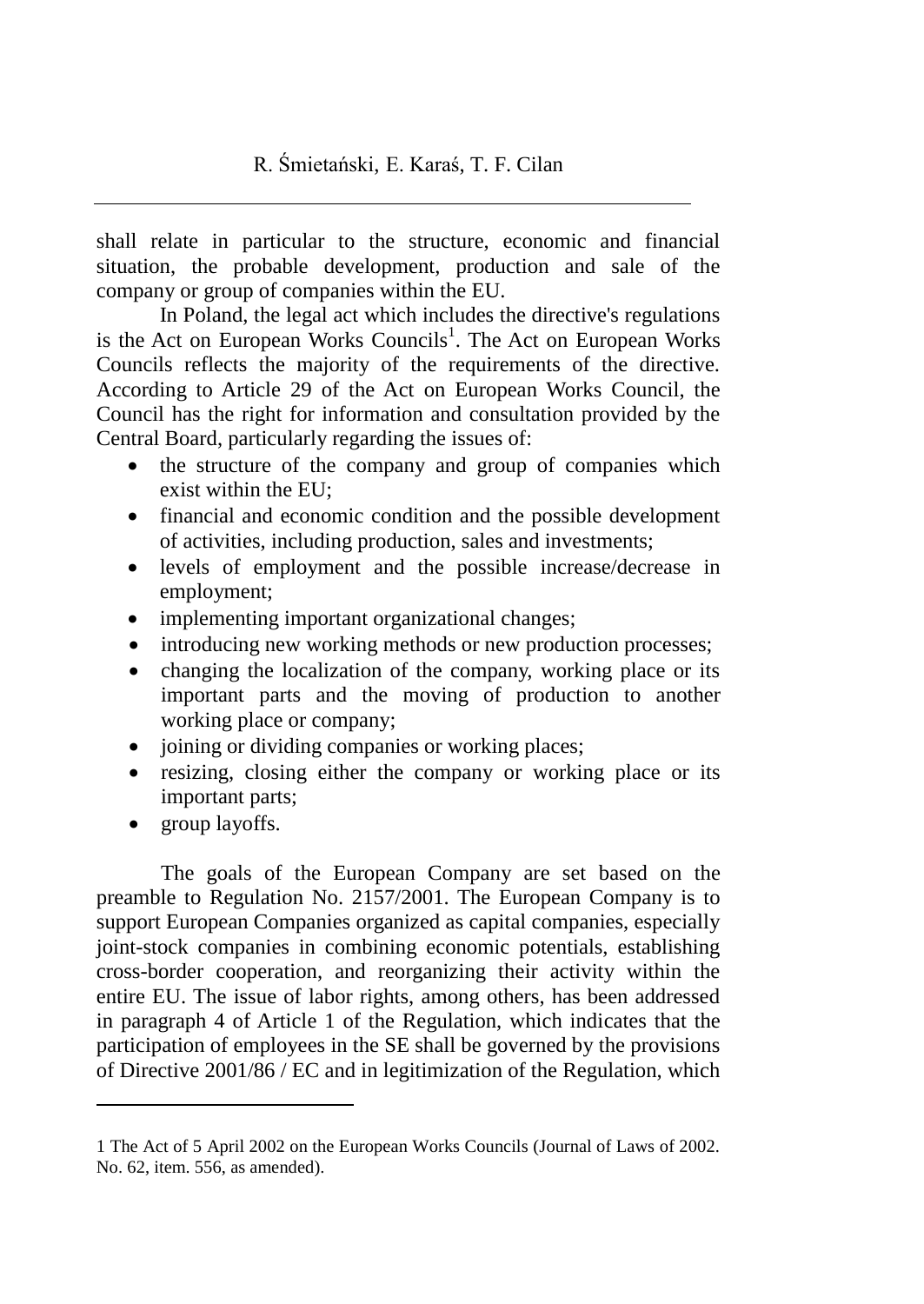establishes that the Directive 2001/86 / EC is to ensure that employees have a right to participate in issues and decisions affecting the life of their SE. Other social and labor legislation, in particular that dealing with the right of employees to information and consultation in accordance with the national legislation of the member states (incomplete sentence). The national legislation is subject to the applicable national law, which under the same conditions applies to public limited companies. The provisions included in the above mentioned directive and regulation have been implemented by the Act on European Economic Interest Grouping and European Company<sup>1</sup>. In terms of the involvement of employees in the European Company, Article 97 of the Act on European Economic Interest Grouping and European Company indicates that the right to information and consultation of employees in particular relates to:

- the structure of EC and its dependent companies;
- financial and economic condition and the possible development of activities, including production, sales and investments;
- employment and its possible increase/decrease;
- implementing important organizational changes;
- introducing new working methods or new production processes;
- changing the location of the company, working place or its important parts and moving the production to another working place or company;
- group layoffs.

 $\overline{a}$ 

Unfortunately the list of companies registered as SE in the National Court Registry contains few companies. For example:

- MCAA Europejska Spółka Akcyjna, Brzeg Dolny,
- LETUMO SE, Wrocław,
- "AMREST HOLDINGS SE", Wrocław,

Another two are not located in Poland, but with Polish departments:

- ALPIQ ENERGY SE, Warszawa,
- LIMAGRAIN CENTRAL EUROPE SOCIETE EUROPEENNE, Poznań

<sup>1</sup> The Act of 4 March 2005 on the European Economic Interest Grouping and the European Company (Journal of Laws 2005 No. 62, item. 551).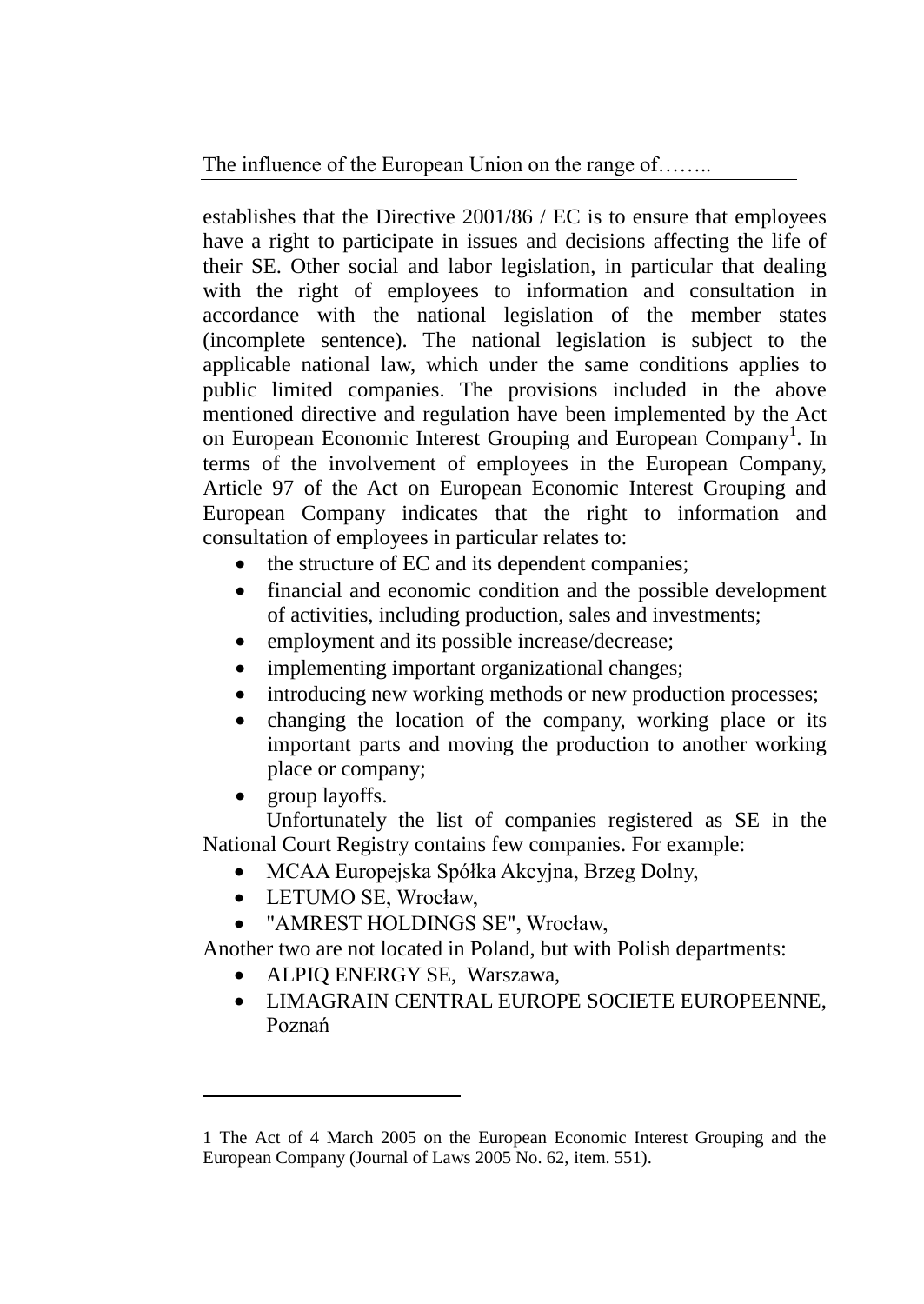The aim of the directive establishing a general framework for informing and consulting employees in the European Community will be accomplished by establishing general frameworks which include rules, definitions and agreements related to informing and consulting. The provisions included in Article 3 of the directive apply to enterprises employing at least 50 employees in any member state or in companies employing at least 20 employees in any member state. Whereby member states may choose the method for calculating the thresholds of employees employed. Article 4 of the directive provides certain practical arrangements for information and consultation which should include: information on the conduct of business activities and the economic situation; as well as information and consultation on the situation, structure and probable development of employment within the company and on any other anticipatory measures envisaged. This directive was implemented in 2006 and included provisions about informing employees and conducting consultations for them. These laws pertain only to those employers who undertake economic activity and employ no fewer than 50 workers. Article 4 of the Act states that the right for information and consultation appertain to employees' representatives who are members of workers council – chosen by workers from the candidates selected by employees. According to Article No. 13 the right to information consist in the employer passes on to the Work Council the information about:

- the economic condition and economic activities of the employer and all changes planned in this field;
- employment and its possible increase/decrease as well as all activities undertaken to sustain the level of employment;
- activities that may cause relevant changes in the organization of work or the employment.

The European Cooperative Society Act became effective on 18th of August  $2006<sup>1</sup>$ . It was passed by the Polish Parliament on the basis of Directive 2003/72/EC of 22 July 2003 supplementing the Statute for a European cooperative society with regard to the involvement of employees and Council Regulation (EC) No. 1435/2003 of 22 July 2003

 $\overline{a}$ 

<sup>1</sup> The Act of 22 July 2006 on the European Cooperative Society (Journal of Laws of 2006. No. 149, item. 1077, as amended).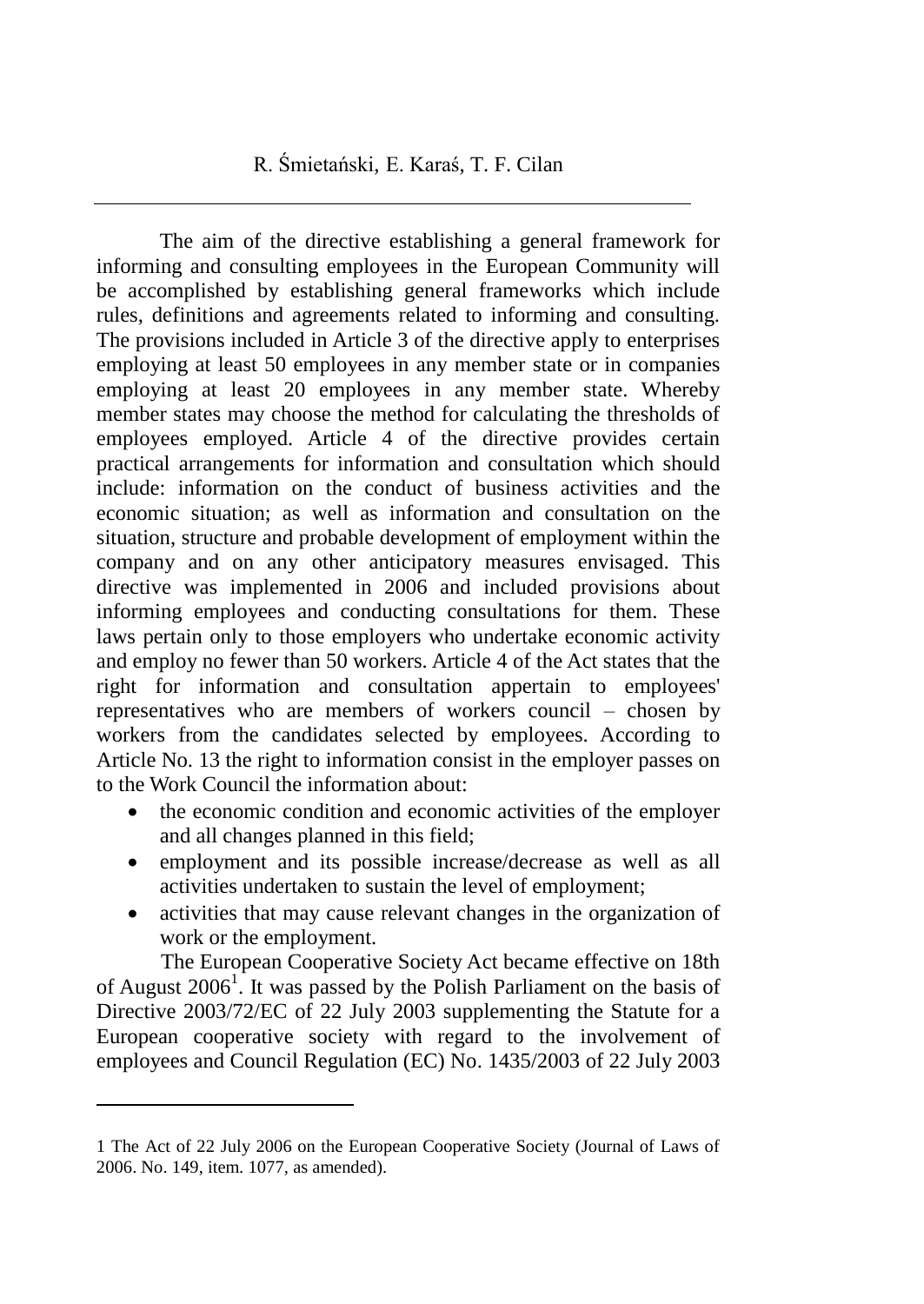on the Statute for a European Cooperative Society (SCE). The provisions contained in Article 1 of the Act provide the rules for organization and operation of a European Cooperative Society (not covered by Council Regulation No 1435/2003 / EC) and the principles of involvement of employees in the European Cooperative Society.

Issues related to employee participation in the European Cooperative Society are included in the Title III of the Act. Article No. 73 of this Act states that a representative body is entitled to obtain information about the economic situation and prospects of the SCE and, as in the case of European company the right to obtain information and consultation concerning in particular:

- the structure of EC and its dependent companies;
- financial and economic condition and the possible development of activities, including production, sales and investments;
- employment and its possible increase/decrease;
- implementing important organizational changes;
- introducing new working methods or new production processes;
- changing the location of the company, working place or its important parts and moving the production to another working place or company;
- group layoffs.

Another piece of legislation related to the European Company is a regulation of the Council on the Statute for the European Private Company (Societas Privata Europaea, hereinafter "SPE"). This regulation is intended to facilitate labor rights for workers employed in small and medium-sized enterprises. In the justification of the regulation (presented in the part indicating an explanation of the proposal) and in Article 34 (Chapter VI: Participation of employees) and Article 38 (concerning the arrangements for employee participation in Chapter VII: Transfer of the registered office of the SPE), the Council referred to the employee participation justifying the need for its existence with the fact that the participation of employees in small companies takes place only in a few member states (eg. Sweden, Denmark) and determining the level of employee participation.

The regulation states that the rights of participation should be governed by the legislation of the member state in which the SPE has its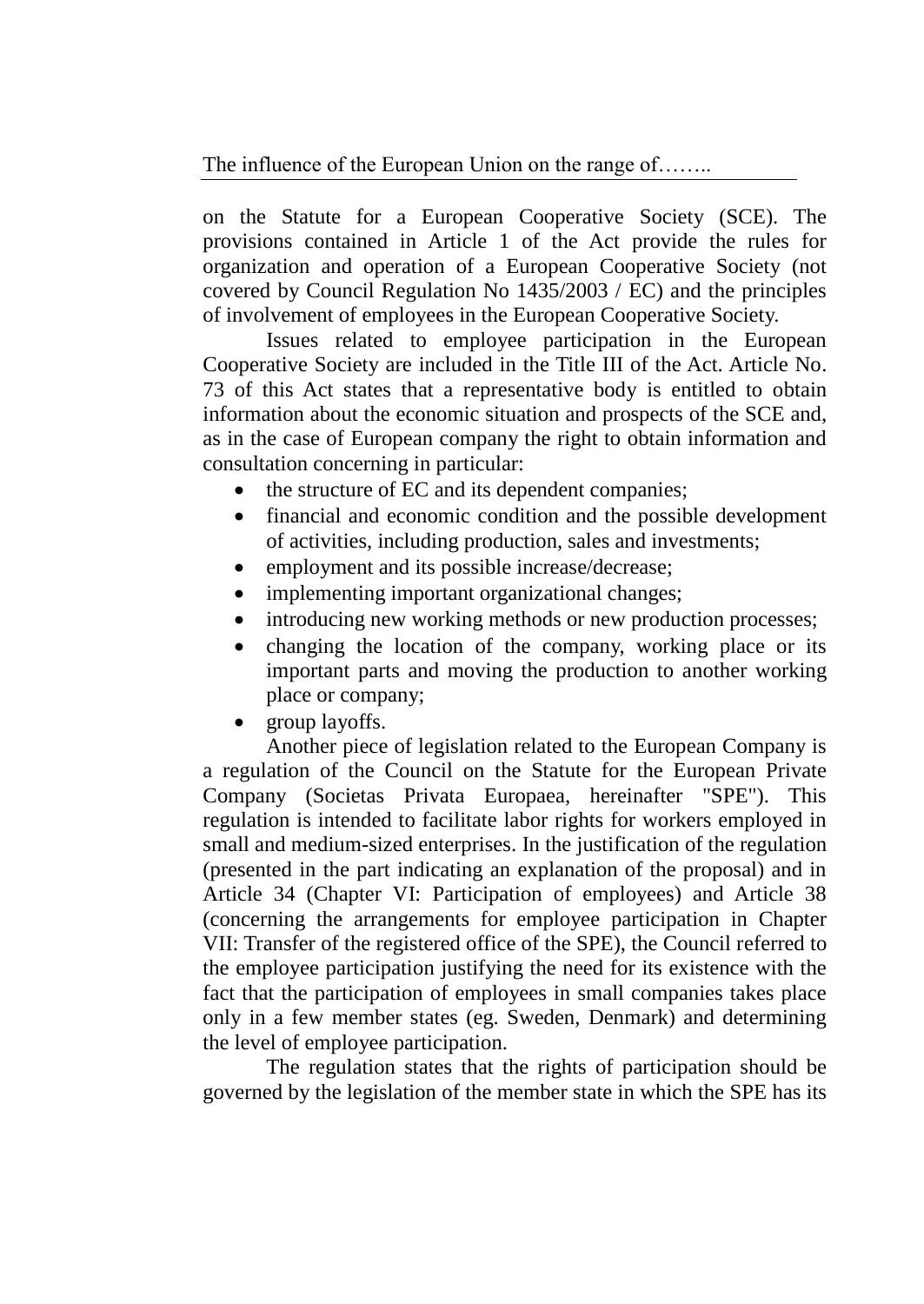registered office (the "home member state") and these rights should not be ignored and should be maintained on the appropriate  $level<sup>1</sup>$  (in accordance with the law of the country in which the registered office of the company is located) and when there are no appropriate employee participation rights, such rights should be negotiated. When negotiations are pending or are not concluded after moving the office, the negotiating parties should refer to the regulations used before the transfer. In addition, workers' rights other than rights of participation should remain subject to the directive on the EWC and to the directive on a general framework for informing and consulting employees in the European Community. According to the Article No. 47 of Council Regulation on the Statute for a European Private Company these regulations should be examined by the Commission in terms of its use by EU member states until 30 June 2015.

The above outlines for the most, those important legal acts concerning the rights of employees related to employee participation primarily aimed to indicate the legal solutions available for employees. Although there are many legal solutions which provide employees with participation rights, the analysis based on statistical data shows that these rights are not available for the majority of workers employed in Poland. According to statistical data the majority of workers in Poland work in companies employing up to 49 people. This tendency has persisted for many years. The table below shows the number of companies that employed various numbers of workers in years 2004- 2014.

 $\overline{a}$ 

<sup>1</sup> According to the Article 38.2 (a) the level of employee participation is measured by the proportion of employee representatives in the administrative or supervisory body or their committees or of the management group which covers the profit units of the SPE, if the employee representation.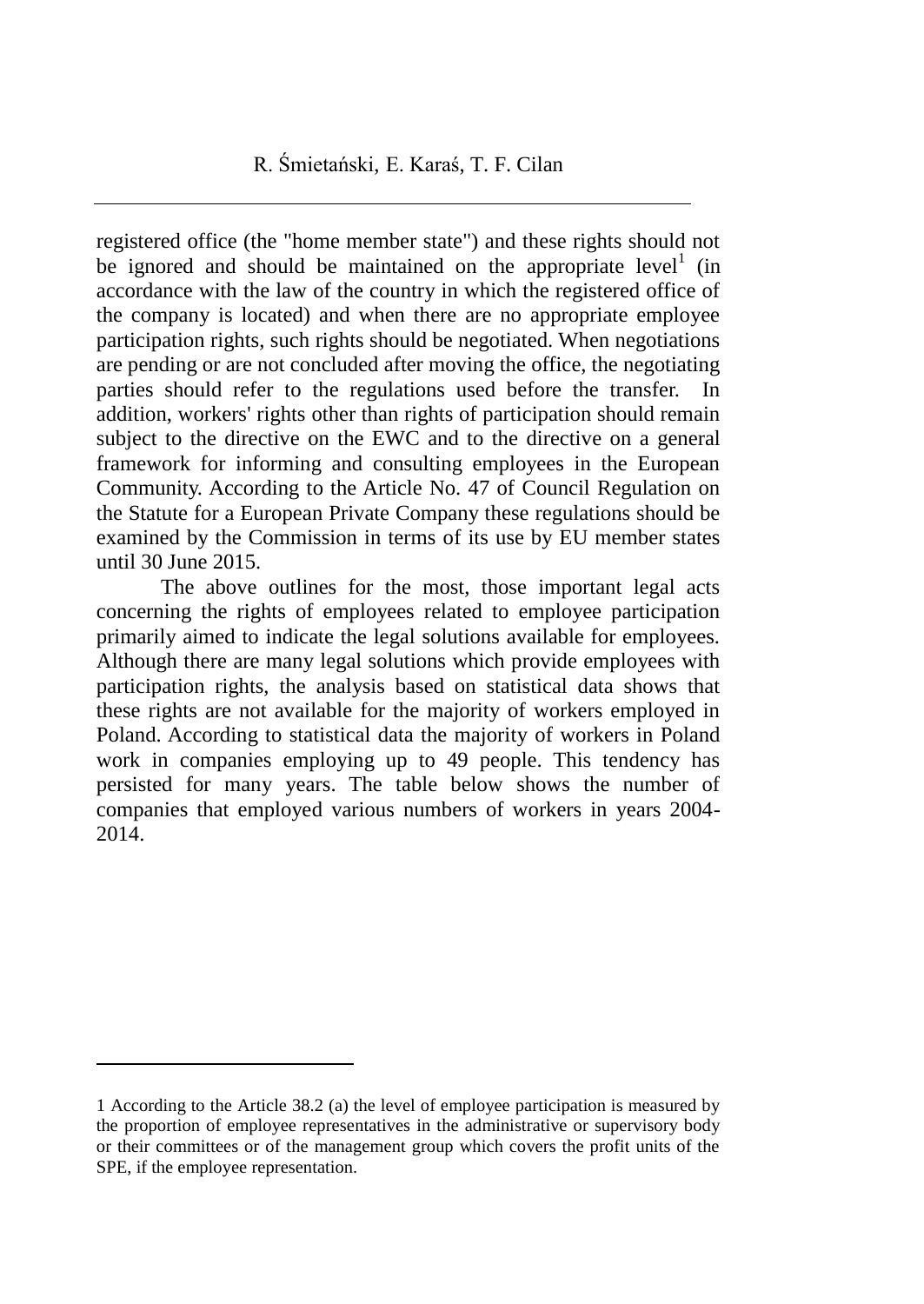| <b>Table no. 1.</b> Companies of the national economy by size       |           |           |               |           |           |             |
|---------------------------------------------------------------------|-----------|-----------|---------------|-----------|-----------|-------------|
|                                                                     |           |           |               |           |           |             |
| Number of                                                           |           |           |               |           |           |             |
| employees                                                           | 2004      | 2006      | 2008          | 2010      | 2012      | 30.06.      |
|                                                                     |           |           |               |           |           | 2014        |
| $0 - 9$                                                             | 3 402 150 | 3 455 565 | 3 5 6 8 1 3 7 | 3 713 677 | 3794489   | 3 9 14 19 5 |
|                                                                     |           |           |               |           |           |             |
| $10 - 49$                                                           | 141 499   | 147 393   | 154 833       | 161 550   | 146 489   | 145 932     |
|                                                                     |           |           |               |           |           |             |
| $50 - 249$                                                          | 28 309    | 28 4 0 6  | 29 3 23       | 29 7 31   | 29 7 87   | 29 5 87     |
| $250 - 999$                                                         | 4 0 0 9   | 3863      | 3 9 9 6       | 4 0 3 3   | 3779      | 3719        |
|                                                                     |           |           |               |           |           |             |
| 1000 and                                                            | 863       | 812       | 804           | 811       | 790       | 776         |
| more                                                                |           |           |               |           |           |             |
|                                                                     |           |           |               |           |           |             |
| Total                                                               | 3 576 830 | 3 636 039 | 3757093       | 3 909 802 | 3 975 334 | 4 094 209   |
| Source: The Central Statistical Office of Poland, www.stat.gov.pl.  |           |           |               |           |           |             |
|                                                                     |           |           |               |           |           |             |
| Companies of the national economy included in the regional register |           |           |               |           |           |             |

By analyzing this data, together with the Polish law (the implemented EU directives) associated with employee participation it may be noted that the number of companies does not translate into opportunities offered to employees in respect of their right to employee participation. Nearly 99% of entities operating in the Polish national economy are those whose employment ranges 0-9 workers (approximately 95%) and 10-49 (4%) workers. This means that employees do not have the possibility to use the rights from the legal acts discussed above. The right for that group of workers which is entitled by law to co-decide, consult and be informed is generally very limited in Poland. It should be noted that many of these entities are sole proprietorship. From the point of view of employee participation this seems to be a comfortable situation for them, because of a dual role, namely the employee-employer. However, this is only an illusion. In most cases, these companies provide only the services. In fact, the real impact on their employment rights and in fact the absence of the employment rights, has the entities which they provide services for.

Many large and medium-sized companies limit the number of workers hired based on an employment contract. Employees willing to start working or current employees are encouraged to start their own business. This would result in providing the work services to the company while the company could reduce labor costs (related to recreational annual leave, sick leave). Such actions deprive employees (often former employees who agreed to this form of cooperation) of many labor rights including those stemming from the regulations of the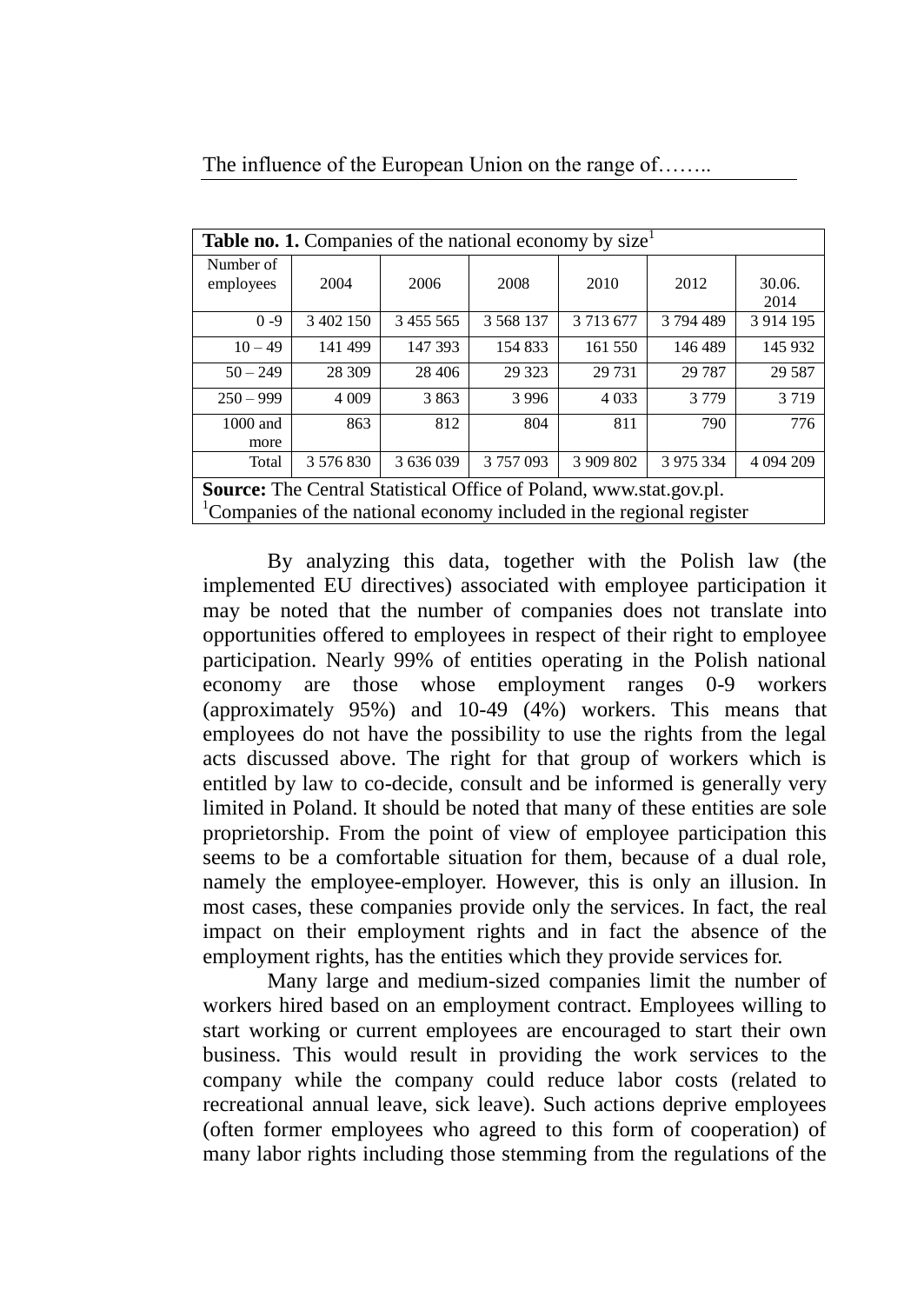Labor Code, the Law on Trade Unions, as well as the previously discussed legal acts related to employee participation. This applies particularly to people who run sole proprietorship often for the benefit of one entity (and as such are "forced" to do so) or to provide work services for a given entity based on their employment in another entity (outsourcing), or work based on a mandatory contract.

The situation is no better among workers in other groups of economic entities constituting only about 1% of the subjects, specifically, those enterprises which employ more than 50 people. This is due to the fact that not all acts listed in this article apply to this group. According to the data – available on the website dedicated to social dialogue – there are 3418 companies in which employees have work councils under the Law on Employee Information and Consultation<sup>1</sup>. Not all companies have EWC representatives, because according to the Directive and the Act on European Works Councils not all companies are cross border companies<sup>2</sup>. Entities that are part of a European Company or a European Cooperative Society particularly do not exist in Poland. According to the National Court Register<sup>3</sup> there were eight companies registered as European Companies and only one company registered as SEC in Poland<sup>4</sup>.

 $\overline{a}$ 

<sup>1</sup> The website monitored by the Ministry of Labour and Social Policy, Department of Social Dialogue and Partnership. Information on the amount of works councils is available in the database at this website as of 15.08.2014. Source: http://www.dialog.gov.pl/dialog-krajowy/informowanie-i-konsultowanie/radypracownikow/ 17.10.2014.

<sup>2</sup> There are approximately 200 cross boarder companies in Poland. More information about the activities of the EWC, their premises, quantity, number of representatives is available in the database on http://www.ewcdb.eu/index.php?survey=later, provided by the European Trade Union Institute, 16.10.2013.

<sup>3</sup> On 17 October 2013 in the National Court Register were registered 8 European Companies and one European Cooperative Society, http://www.krs-online.com.pl , 17.10.2013.

<sup>4</sup> European Cooperative SCE . Flandria" was initiated by SWP . Flandria", FWP and their Belgian partners: Escapo, De Lindeboom and National Hulpfonds. It is the first European Cooperative in Poland.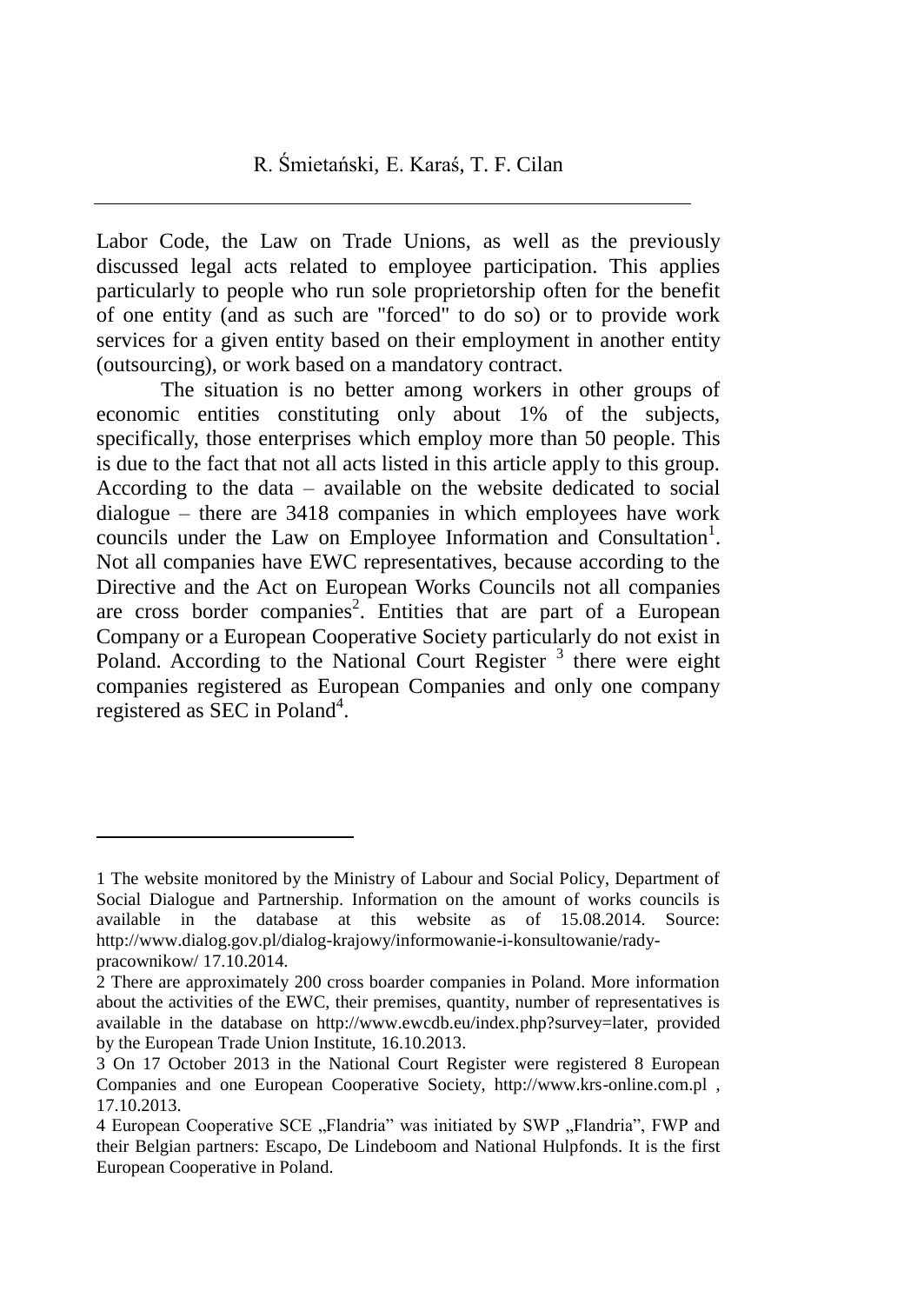### **Conclusion**

 $\overline{a}$ 

It would seem that the EU's influence on employee participation in Poland is significant. This influence is proven by numerous regulations and directives implemented into Polish law, which have given employees the right to information, consultation and negotiation. When analyzing the extent of these acts and the intent of the law, it can be concluded that Polish workers should not be satisfied. General analysis based on the data provided by the Central Statistical Office indicates the number of entities in the national economy (by size) and information from the National Court Register; the analysis showed that in Poland there are only a few entities in which employees can exercise their right to co-determination, involvement, consultation and information (1%). Most employees may benefit from the provisions of law included in the Employee Information and Consultation Act.

This situation may be changed in favor of employees by improving the legislation related to employee participation, among other matters, in the aforementioned Act for Employee Information and Consultation, so that works councils would also be established in companies hiring less than 50 employees<sup>1</sup>. Inconsistent regulations of labor law, tax law, different labor costs and various laws relating to business activities in each member state of the European Union also do not support the emergence and development of European companies and cooperatives. It is high time to implement the derivative on a European private company, because the derivative was designed to provide the employees from small and medium-sized enterprises with the same participation rights.

However, it should be noted that all changes should have their origin in the form of social dialogue and should balance the interests of both, employees and employers and this is an extremely difficult task.

<sup>1</sup> This act also should not "limit" the role of trade unions to represent workers only, because the intention of the European Parliament – in issued the resolution on the implementation of the directive declaring the right of workers to information and consultation – among others, declares that it is important "to include unions represented in the enterprise, in order to strengthen the social dialogue ".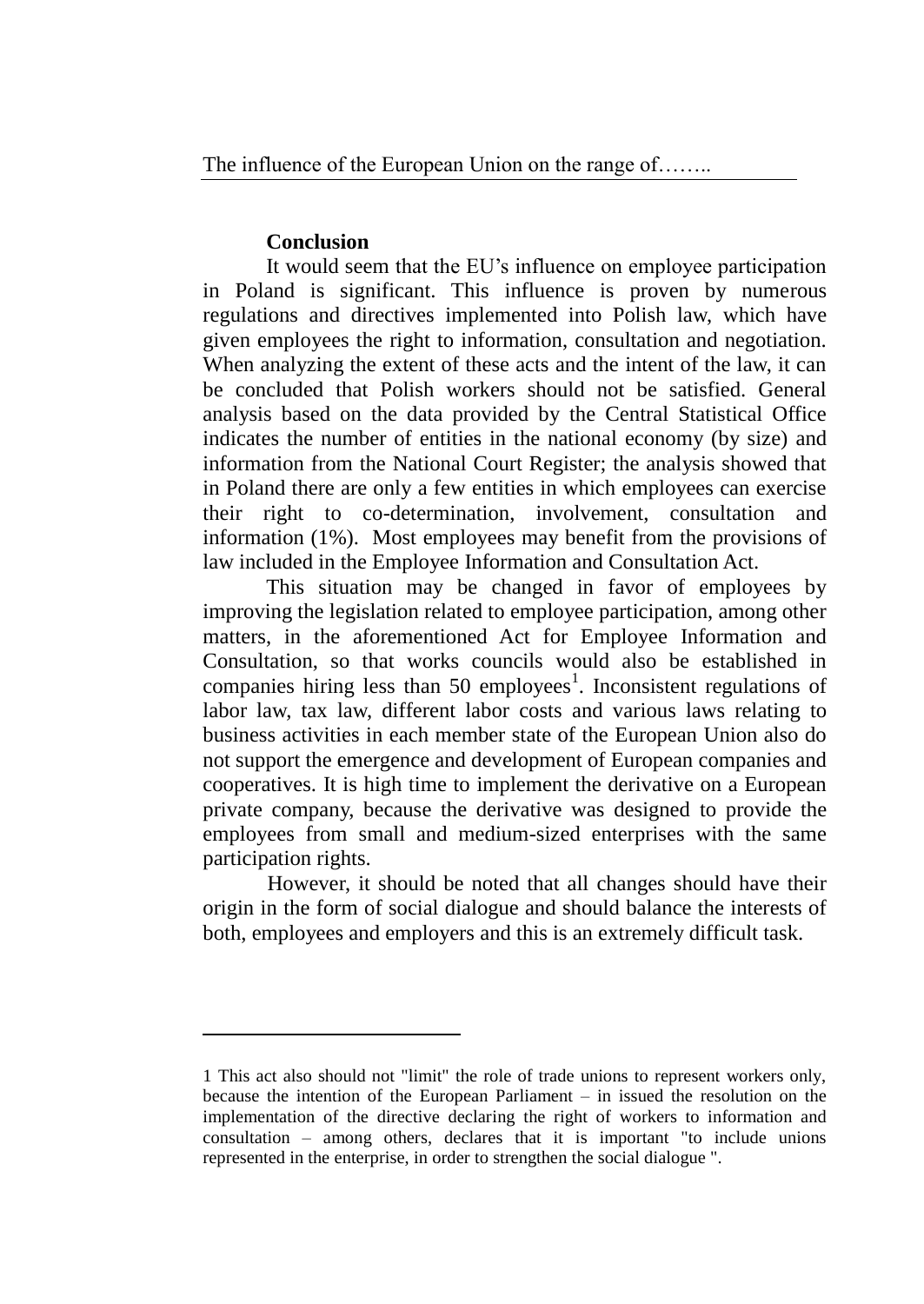### **Bibliography**

- Council Directive 2001/86/EC of 8 October 2001 supplementing the Statute for a European company with regard to the involvement of employees Council Regulation (EC) No. 2157/2001 of 8 October 2001 on the Statute for a European company (SE).
- Directive 2002/14/EC of the European Parliament and of the Council of 11 March 2002 establishing a general framework for informing and consulting employees in the European Community.
- Directive 2003/72/EC of 22 July 2003 supplementing the Statute for a European Cooperative Society with regard to the involvement of employees.
- Directive 2009/38/EC of the European Parliament and of the Council of 6 May 2009 on the establishment of a European Works Council or a procedure in Community-scale undertakings and Community-scale groups of undertakings for the purposes of informing and consulting employees (Recast), (Text with EEA relevance).
- European Parliament legislative resolution of 10 March 2009 on the proposal for a Council regulation on the Statute for a European Private Company (COM (2008) 0396 — C6-0283/2008 — 2008/0130(CNS)).
- Proposal for a Council Regulation on the Statute for a European Private Company, Brussels, 25.6.2008; 2008/0130 (CNS) KOM (2008) 396.
- Proposal for the European Parliament and the European Council of the directive on establishing the European Works Council or a procedure in community-scale companies and community-scale groups of companies for the purposes of informing and consulting employees (Brussels, 7.2.2008; com/2008/0419 finalcod 2008/0141).
- Regulation (EC) No. 1435/2003 of 22 July 2003 on the Statute for a European Cooperative Society (SCE).
- The Act of 22 July 2006 on the European Cooperative Society (Journal of Laws of 2006, No. 149, item. 1077, as amended).
- The Act of 5 April 2002 on the European Works Councils (Journal of Laws 2002, No. 62, item. 556, as amended).